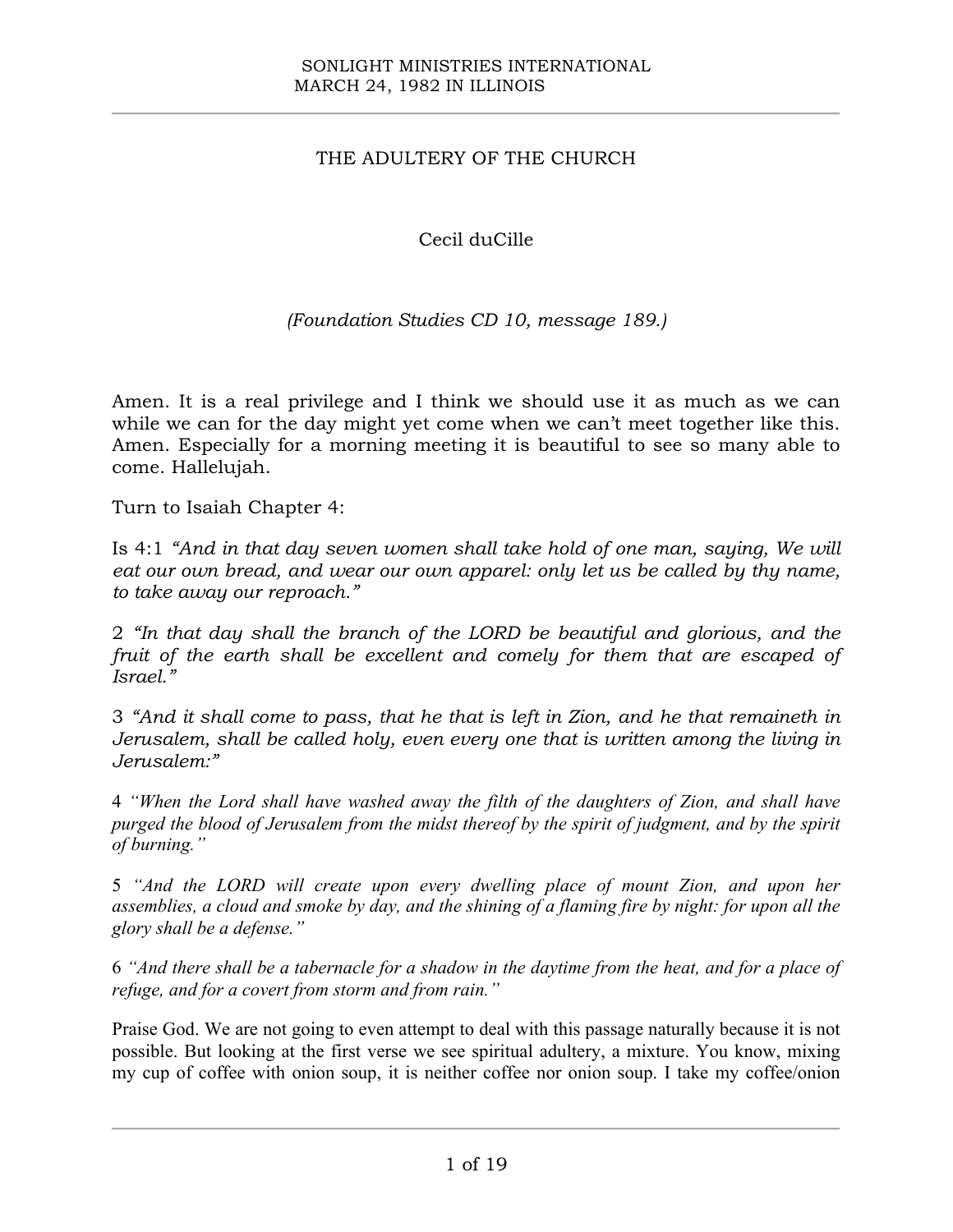soup thing and I mix it into my cereal and I take that and I mix it into all good food but not to be mixed. They weren't made to be mixed, concocted together they form a poison.

I used to know of people creating poisons from good food. You know, like somebody took butter and banana. Banana is good, butter is good, but butter your banana and it is your slow poison. Things like that. You have certain concoctions that have no right to be together.

The Bible is showing us a period of time when seven women/seven churches would cling to one man/Jesus and said:

"All we want is Your name. We don't want Your clothes, we will find our own clothes, our own righteousness. We don't want Your righteousness. We don't want anything else but Your name to go around saying, 'I am Mrs. So and So.'"

Praise be to God. It is a spiritual picture of a church that is mixed, mixed with all manner of things. The worst part about it is satanic forces also mixed in the church. I cannot go into details but if you ask questions after this I can give you some very good answers.

I saw where in yesterday's paper, it was long before – I have a clipping in my Bible five years old. It said that the Anglican Church in England which broke away from the Catholics and they broke away on the point of divorce that the king wanted a new wife and he went off and divorced his wife and the Pope said, "No." They broke away on that point from the English Church, that today they found no reason to be separated. That the Bishops of the English Church met with the Roman Catholic Church Bishops. The most amazing part of the story is that they, the Catholics never moved from their position: infallibility; the sacraments; transubstantiation; they never moved from these things. They hold fast and the English Church is giving all the concessions. The greatest concession that they give was to condescend to join with them. Amen. They had a riot in England because the people are rioting against this. The people "BOOED" the Arch Bishop of Canterbury. For an Englishman to boo the Arch Bishop of Canterbury it must be pretty rough, but they booed him because he was going to join back the Catholic Church with the English Church. But you haven't seen anything yet.

Last year I think in June the Pope was shot. You know, everybody was shocked because these people, every couple of months they shoot somebody, the terrorists. So they shot the Pope and everybody was fighting. You know we begin to search into it but why was the Pope shot? We saw a reason that hitherto was not published and was not known, a reason in the Spirit that the churches, all the churches around here that you can name and see, all the denominational church are joining to a thing that we call the World Council of Churches. The World Council of Churches is incorporated with Communism and with all kinds of deep dark evil. Amen. Because that is the beast coming forth in the church system. In Revelation Chapter 13, let's just turn our Bible to it and we see a beast that will force all the people to worship the devil.

Re 13:11 *"And I beheld another beast coming up out of the earth;…"*

Whenever you see your Bible say *out of the earth* it means out of man, out of carnality.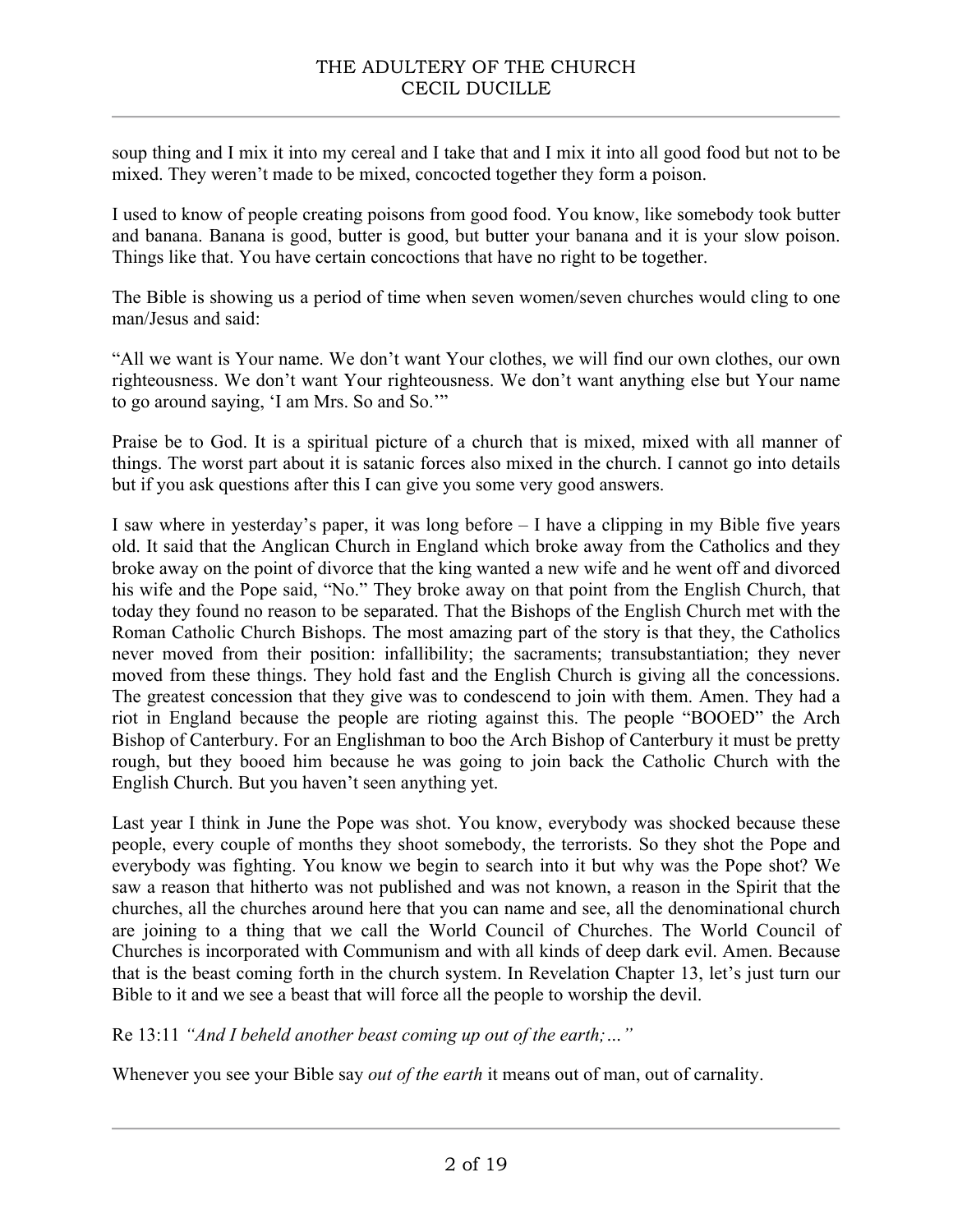Re 13:11 *"And I beheld another beast coming up out of the earth; and he had two horns like a lamb, and he spake as a dragon."*

A lamb shows Christianity church, the dragon shows world. So now the church was speaking with the voice of the world. The dragon you see is the symbolic term used for the coming together of the nations, they bring an animal with many heads. So as this picture comes forth we see two horns, what is the horns? The authority, the power, the rulers. We see this thing being formed.

So in June last year the Pope had an appointment to meet with the World Council of Churches. So they had this appointment to meet to bring together what? The two horns. The World Council of Churches which represents all the churches here and the Catholic Church which represents the other church. Now the only churches which would be out of that would be the Greek Orthodox Church and the Russian Orthodox Church. You see the Greek Orthodox Church and the Russian Orthodox Church, the German Lutheran and the African Churches you see. Well the Pope went to Africa, he got the African Churches.

He went to Germany, the German Lutheran said, "There is no reason why we shouldn't be one church and we recognize you the Pope as the head of the church."

So they come to the English Church and the English Church says, "There is no reason why we shouldn't recognize you."

So the only basic agreement that was left was the agreement between the World Council of Churches and the Catholic Church. But was it God's time? Can you tell me? No. So the Pope got shot and the meeting was postponed. Amen.

I want you to see that God is in the midst of her, she shall not be moved. Why do you think God postponed the meeting? Because we are not ready. If you and I were in our place and ready to bear the pressures that would take us after this joining comes together God would let the beast loose. But it was not time, God's holding them back. This next meeting that is coming up, if it is not God's time something is going to happen again to put off the meeting again or they will quarrel and not be able to come together. Watch out – when they do come together RUN INTO THE MOUNTAINS! Glory to God.

When they DO come together it is time for you to move up because the women calling themselves by the name of Jesus are going to call you by the name of cult. Oh yes. When they fully come together and they have their business ready there are things that you don't know brothers and sisters that right now in Washington on the books of the law are enough wordings and laws passed that they could come in here and take us over by force. Those who wouldn't want to go with them would have to go underground. Right in this country, this beautiful country that there are laws passed and some of the Senators and men who we put up there and they sign those, they didn't even see them. They didn't even see those laws that they voted for because they were voting for something else and they tack on that little bill onto the bottom of it. This is why the churches have lobbies, paid lawyers in Washington lobbying, lobbying, lobbying. When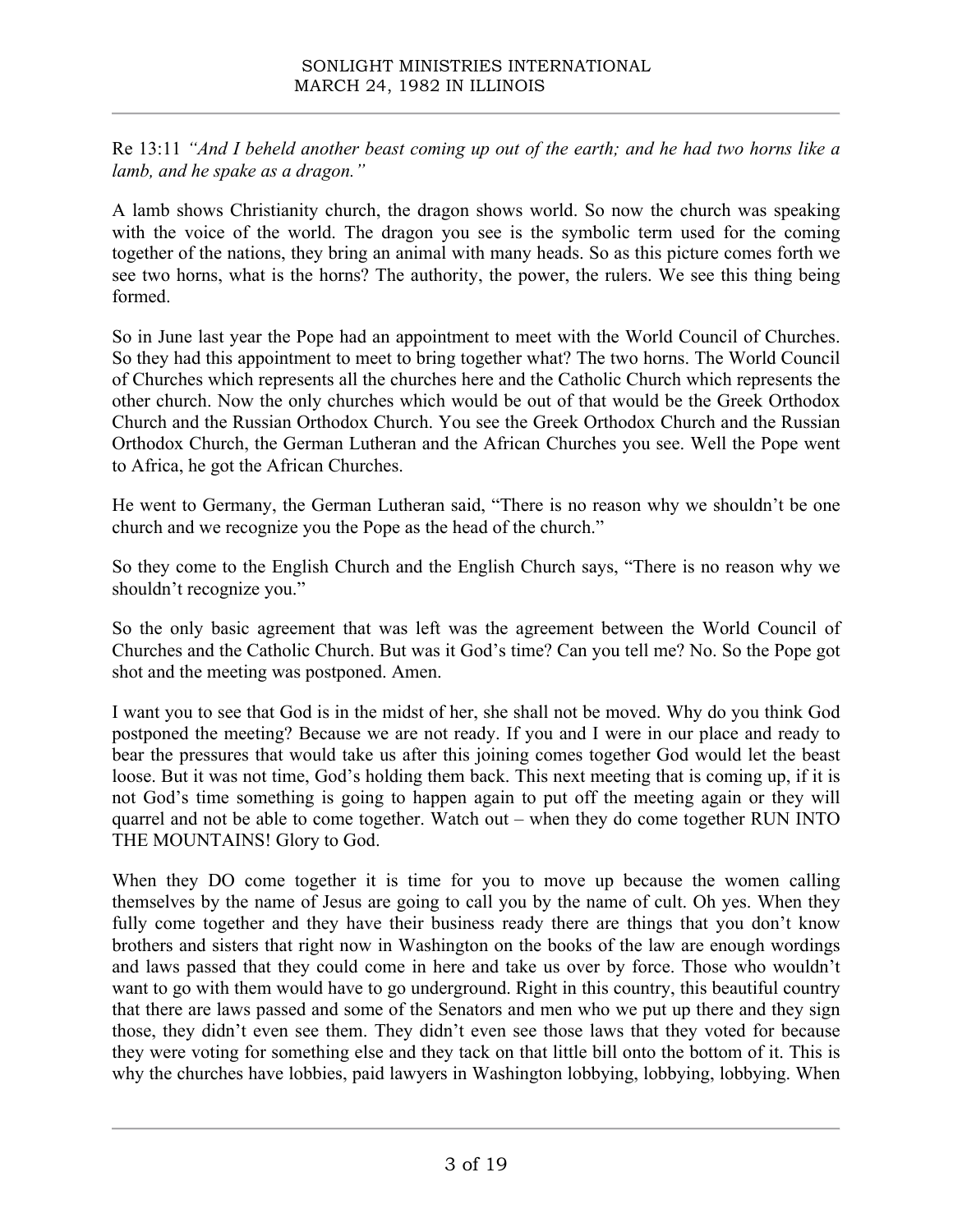they get all the laws they want on the books then they are going to move, but they are doing it quietly so that they don't stir you up and every man that jumps up and stirs up – he gets hit.

Do you remember the man who used to expose their business? He got a lot of trouble. He got hits, the media got him, they did all kinds of things. They said he was this and that. Beware of what you hear about Christians. You hear me! Beware of what you hear about Christians because it is the weapon of the devil to lie on Christians to turn you off from the truth.

Let's go back to the main theme. We are back in Isaiah and we are discussing the adultery and the mixture of the church. God said when this mixture gets bad these seven women holding on to this one man, He said something is going to happen to you.

Is 4:2 *"In that day shall the branch of the LORD be beautiful…"* 

I see this beauty. I see the people of God as beautiful as I have never seen them before. You don't feel beautiful for sure, you feel ugly, but ugliness or beauty is not a feeling. Praise God. If it were a feeling we would be in bad shape. He said:

Is 4:2 *"…and the fruit of the earth shall be excellent and comely for them that are escaped of Israel."*

Not for those who are still there, but for those who have escaped.

Is 4:3 *"And it shall come to pass, that he that is left in Zion…"*

In other words there has been a shaking going on in our midst for years and years. A shaking and only the die hards that are left. Amen. Bless God.

Is 4:3 *"…*(for those) *that is left in Zion, and he that remaineth in Jerusalem, shall be called holy…"*

Do you remember what holy means? Holy comes from the word whole, yes, whole. Holy means only God is whole and we are part so when I say holy I mean godly like your Father. Amen.

So then it went on and He said:

Is 4:4 *"…the Lord shall have washed away the filth of the daughters of Zion…"*

God is giving us a promise here. You don't need to worry. You are going to be clean. All your problems, all your sins that you have struggled and fight with and can't get away from, all the things that seem to zero in on us and make our lives miserable – God says He is washing, He is purging them away and we don't have to worry about them, we just have to believe, just thank God that He is purging Zion and that He is making us clean. **YOU SEE THE PURGING PROCESS IS NOT YOURS TO DO. THE PURGING PROCESS IS NOT THE MINISTERS TO DO. EACH ONE OF US DO WHAT WE CAN DO, DO WHAT THE LORD TELL US TO DO AND HE WILL DO THE REST**. Amen. When God finish purging your group sometimes you have nothing left and that is clean. Amen.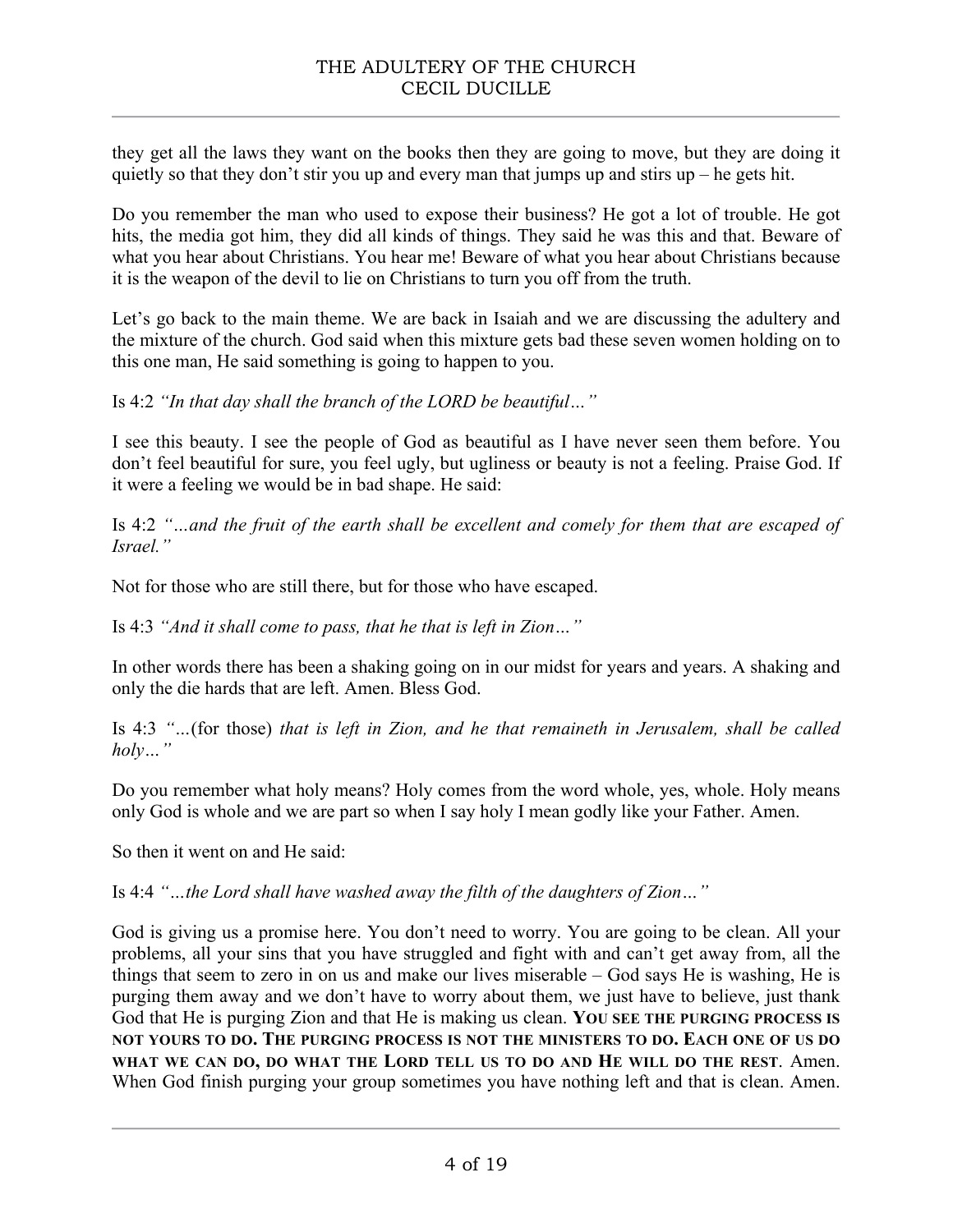He says He will thoroughly cleanse His floor – suppose it was all dross? Then when you look around nothing would be left.

It is like somebody says that the devil is going to be burnt until the devil is burnt out of him. Have you ever heard that doctrine? That is the doctrine a lot of the brothers are preaching now – you are getting some papers in your mail that is what they are saying. They say that God is going to purge the devil and that sinners that go to hell they will burn for a time. Well let me tell you brethren it is news I've got for them. Anytime you purge the devil of the devil nothing is left. Amen. Nothing is left. There is nothing left because the devil is all devil, he doesn't have anything in him of God. Like how you have a conscience, even Hitler had a conscience, even Hitler he loved Eva Braun. Stalin had a weakness, he loved his little girl, she is now living in the United States. He loved her so much that he sent her away to the United States while he was fighting against the United States. Amen. He didn't want them to hurt her in Russia so he sent her here because he knows we will take care of her.

Even those men they had…but the devil doesn't have anything like that. He can't love, he is total hate. Amen.

So when we talk about purging Zion we are talking about God sending a spirit of judgment and a spirit of burning. I know some of us feel the burning, haven't we? Do we not? Amen. Well that is the spirit of judgement, it is burning out something but it is burning IN something you see. It is burning in something and we need not fear. The Lord said:

Is 4:5 *"And the LORD will create upon every dwelling place of mount Zion, and upon her assemblies, a cloud and smoke by day, and the shining of a flaming fire by night…"*

That sounds familiar doesn't it? When the children of Israel came out of Egypt they were in the wilderness little children, animals and everything and they would have died, at least start dying from the first hour they were out. Well no, they came out after midnight so by the time morning, by ten o'clock with the sun up they would be in trouble and by evening a lot of them would be dead. But the Bible said that God put a pillar of cloud over them like an umbrella, big umbrella. That umbrella remained over them for forty years. The day they crossed Jordan it departed. The day they crossed Jordan the manna left. It is amazing but some churches today have a doctrine not to cross Jordan.

They say, "Don't you cross Jordan, you will lose the manna."

If you cross Jordan you will lose the manna. You will have to go fight for yourself and you will have to find your own food. You will have to go hunting and fishing and everything else. But God said that He again will come as a pillar of cloud. Now if we are carnal, I know some brethren who believe that there is going to be a big cloud over the head of every brother and sister walking along the street and he would concede that sometimes the cloud would be invisible, but that we will all have a cloud over our heads. The scriptures speak of a cloud but it is speaking of the same kind of spiritual presence of God that was over the tabernacle that this is now over the children of God.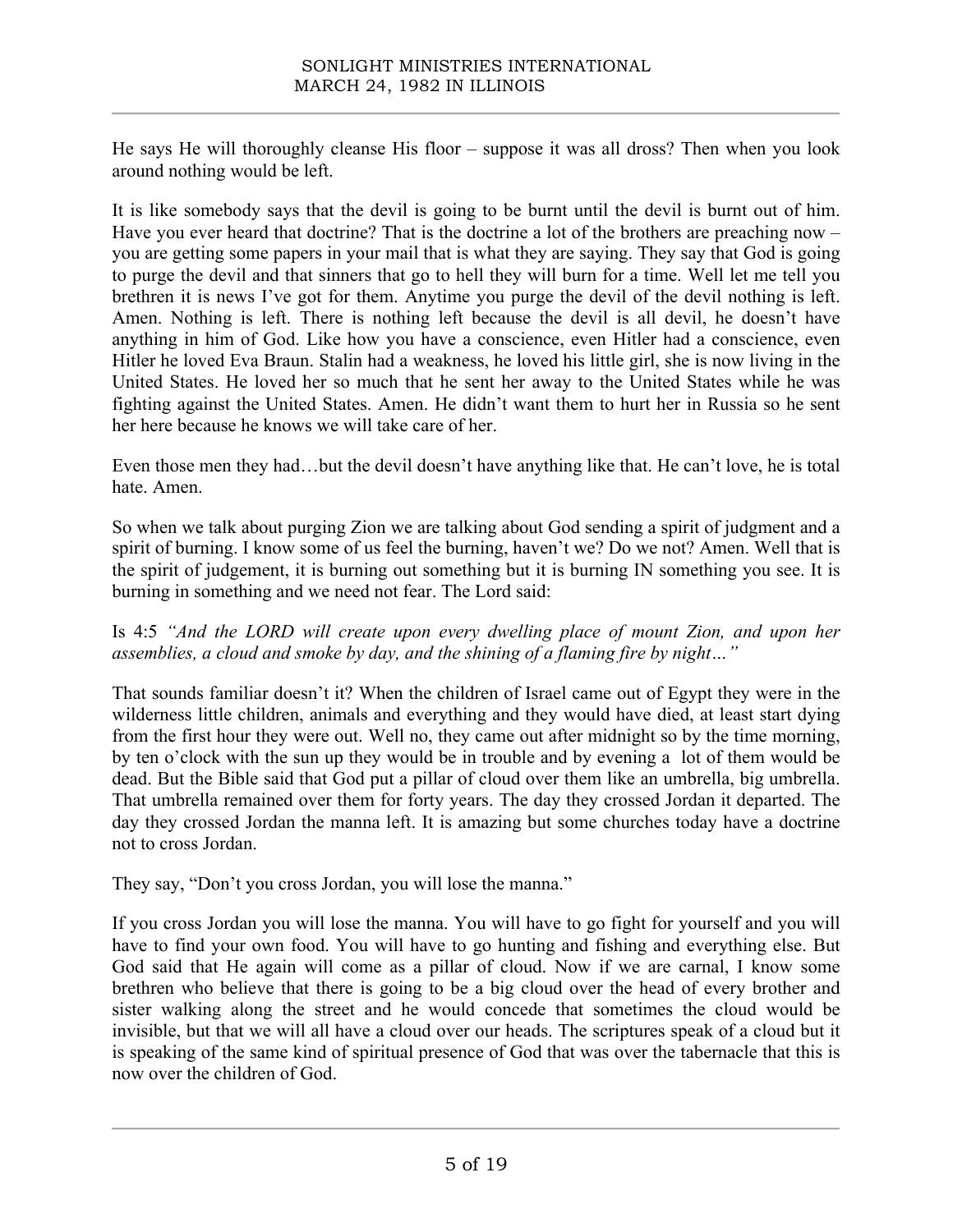Jesus said you know, "Lo, I am with you always even unto the end of the age." In my Christian experience as a young Christian one thing I just couldn't understand was "how is Jesus with us and yet He is coming again? If He is with us always how come He is coming again?"

So once God asked me, "You talked with Jesus, didn't you?"

I said, "Yes."

He said, "You sit down and talked with Him."

I said, "Yes."

God said, "Do you think He was physical?"

I said, "Well, I don't know. He just looked like any man to me."

He didn't look like He was a spirit. He didn't look shady or anything else. He looked like if I would have stretched out my hand I would have felt Him.

He said, "Then that couldn't be right because He said He is coming again. That means that He has come already."

I'm putting questions in your mind. But what God is saying is the way in which Jesus is coming He has not yet come.

You see because it took the priest one year to go into the holiest of all in the tabernacle and it is taking Jesus Christ two thousand years to come right through the tabernacle and to come in His fulness in us. So at Pentecost He began His coming.

Anybody who wants scriptures for that just ask me as soon as we are through with this word. You take a note of it and you ask me the questions and I will find the scriptures for you.

Jesus Christ began to come at Pentecost. This is why we are talking about the **coming** of the Lord. There is a sudden coming. Turn your Bibles around to Malachi Chapter 3:

Mal 3:1 *"Behold, I will send my messenger, and he shall prepare the way before me…"*

I do believe that this scripture is being fulfilled on a different level. The first messenger was John and Jesus said, "If you will receive it he is Elijah that should come." Amen. So you see Elijah came as Elijah and the same spirit came as John. Today the same spirit is coming as the fifth angel, or ministry rising up in the earth warning the people that the time is at hand. So before every coming there is a warning and a messenger. Are you there? Hallelujah.

Mal 3:1 *"… and the Lord, whom ye seek, shall suddenly come to this temple, even the messenger of the covenant, whom ye delight in: behold, he shall come, saith the LORD of hosts."*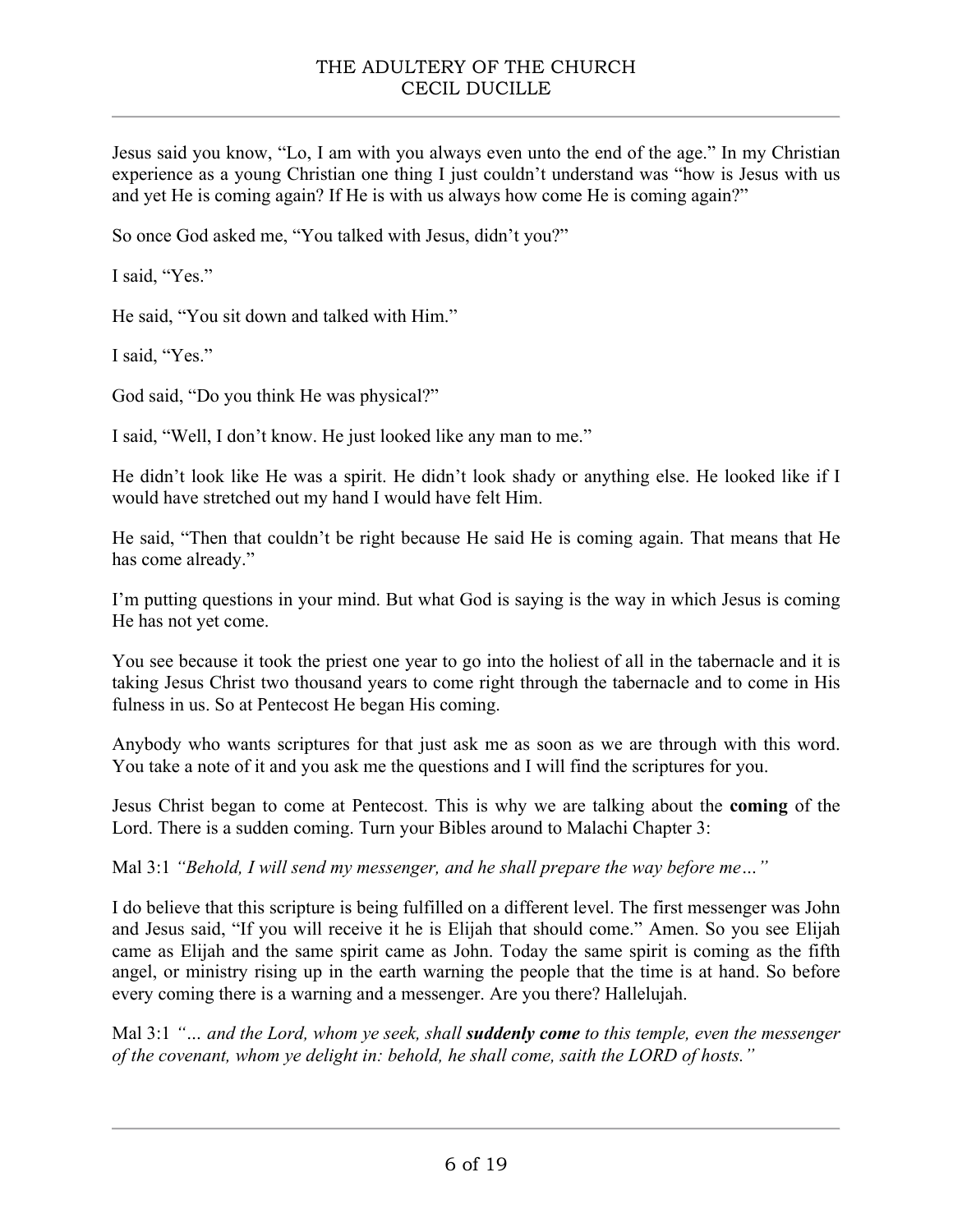So the coming of Jesus Christ is a coming through your spirit into your soul and then one day He is going to show Himself in the outer court in all His glory. Do you follow me? That right now we are covering up Jesus with a cloud of flesh, but you have Jesus and yet it is not blazing through you, it is not coming through, but little by little He is coming. Hallelujah. And He said the last move will be **sudden**, quick as lightning, "as the lightning flashes in the east and shineth to the west, so shall the coming of the Son of man be."

So the story is that while men are fooling around with you, you know, "Oh this is only Ruth." You know what I mean. "Oh that is only Al." One day all of a sudden they are going to find that it is not Al at all, it is Jesus Christ that come forth in Al overnight and nobody knew. It says, "As a thief in the night." Glory to God. A thief in the night that you yourself will be surprised because no man knows when he is ready for the coming of the Lord.

He said, "O Zion…O Zion…"

We are talking about the firstfruits company because the glory of God is found His harvest. Then you fertilize it and then you water it some grow bigger than the others. Some are more forward than the others. All of them got the same amount of attention and then all of a sudden you find that there was some that fruit big, beautiful, ripe first and you went around and picked those and got a much better price for them because they are the firstfruits. There is a law in God's laws in the Bible that the firstfruits belong to God. For every Jew knows that when he picks those firstfruits although he can get a better price for them he knows he must not sell them, they belong to God. He takes them to the temple and gives them to the priest and the priest will offer them to God. Praise be to God.

We are talking about the mysteries of the kingdom here. It will be strange to some people who never heard it before, but God said, "over Zion," that means to say the Zion of God is the mountain of God, is the people of God, who are in the forefront of God. In your heart, it is not those who go to church more, not those who do anything more than the others, it is just those who are in the forefront of God's operation. God says that this people will suddenly come forth. "Behold, I come suddenly." You know the translation says, "Behold, I come quickly." Some brethren go around preaching that Jesus will soon be here because He said, "Behold, I come quickly." That is not what He said. He said, "Behold, I come suddenly." That means that when He moves He is going to "BOOM" be right there and it will be like a thief in the night. Whether it will be this year or next year I don't know, but it is very soon.

We can see the time of the overshadowing coming upon us. Do you see what I mean? We can see the Spirit of God dealing with us in a different way. Hallelujah. The glory of God coming upon the church in a more profound way. He says a glory will be over us, meaning to say we will be under the shadow of the Almighty. Amen.

Most of us want to know when.

"When will this thing be?"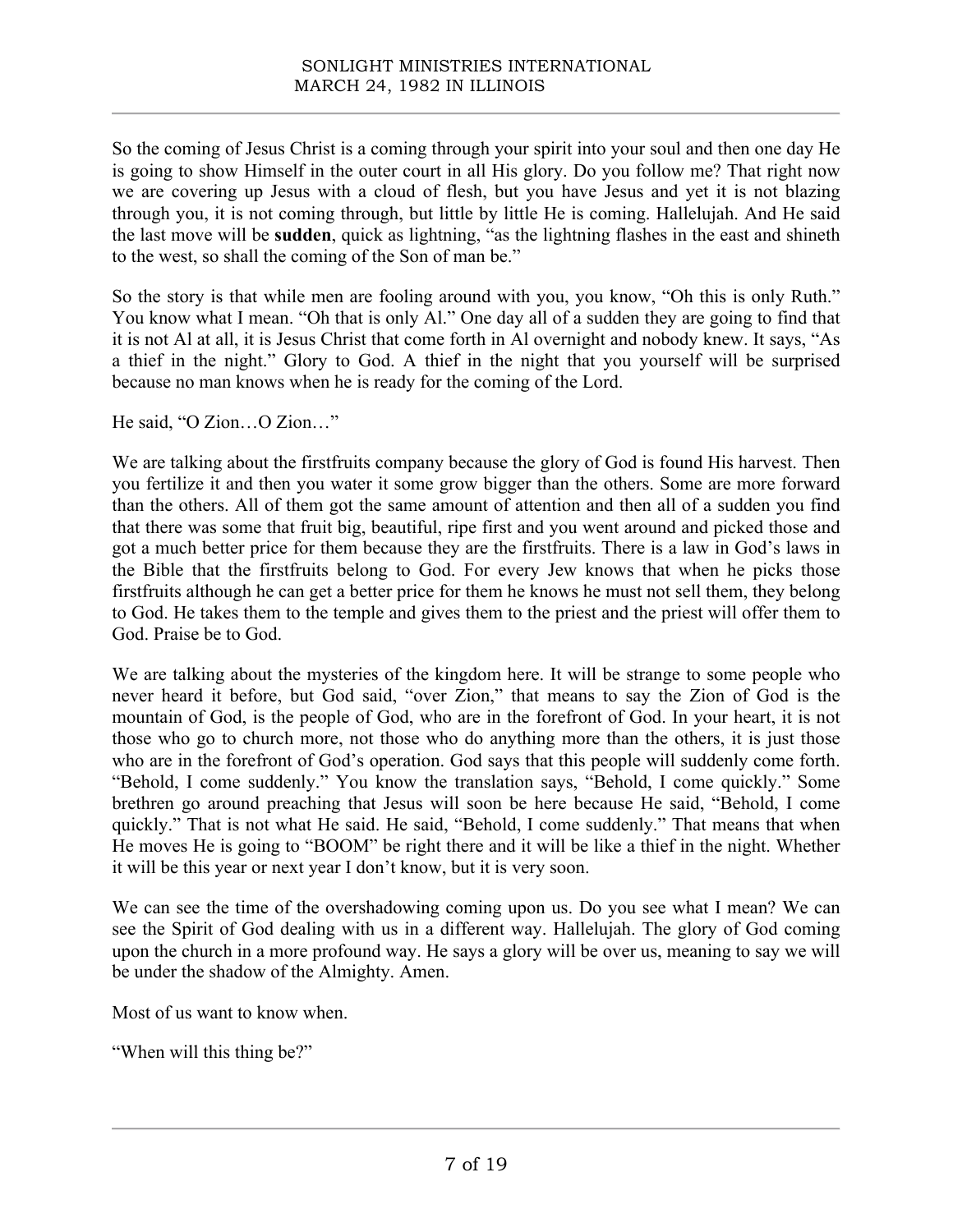"It is all well and good to preach in a hundred years time we are going to get under the shadow of the Almighty, but when?"

I gave you some signs a while ago which are the most profound signs in the Bible. As a matter of fact the Bible said that these signs, when you see this sign you (the children of God) shouldn't wait for anything more. Let's make sure that we see what we are talking about. You go over to Matthew 24. It is hard to preach about the end time without touching on Matthew 24, it is very difficult. Although my book is worn out in this place, this page is dropping out. If any of you know anyone who can fix a Bible let me know about it. This page is really dropping out right before me.

Mt 24:15 *"When ye therefore shall see the abomination of desolation, spoken of by Daniel the prophet, stand in the holy place, (whoso readeth, let him understand:)"*

Then you must get up into the mountains. So that is the last sign before you run out of the institutions of man and run into the mountain of God. Now let's look at this here Mark 13 and 14.

Mr 13:14 *"But when ye shall see the abomination of desolation, spoken of by Daniel the prophet, standing where it ought not, (let him that readeth understand,) then let them that be in Judaea flee to the mountains:"*

You see in other words Mark is giving you a little more idea of what it is talking about. It says:

Mr 13:14 *"…when ye shall see the abomination of desolation…standing where it ought not…"*

Where it ought not  $-$  it doesn't belong there in the holy place church because Jesus said it is in the holy place. In the holy church place the abomination has no place but that is where he will be aiming to take over. Do you follow what I mean? It is all well and good for him to take over the outer court church, or take over the Anglican Church, or the Methodist Church, or the World Council of Churches. But mixed up in the World Council of Churches are some of the Pentecostal Churches also. The Bible says, "When he takes over, stand up" meaning to say takes authority over… When he stands in the holy place then He said, "RUN!" The holy place is going to be taken. This soul area, do you hear me brethren, the area of the soul, they are making all kinds of machinery now to try to control man's mind. Amen. If you notice all the cults and all the churches, because I see the churches as bigger cults than the Moonies. I don't see any difference between someone brain washing you in the church and someone brainwashing you in the Moonies. It is all the same, for the same purpose – to control you. If I am an elder here and my intention is to control you all  $- I$  am also working in the area of cult because the cult intention is that you don't think for yourself. You know you must do this – you do it. You know you must do that – you do that.

One leader said here recently, "You have no right to be trying to hear Jesus Christ for yourselves. We are supposed to hear Jesus for you. You have no right to be trying to hear Jesus for yourselves."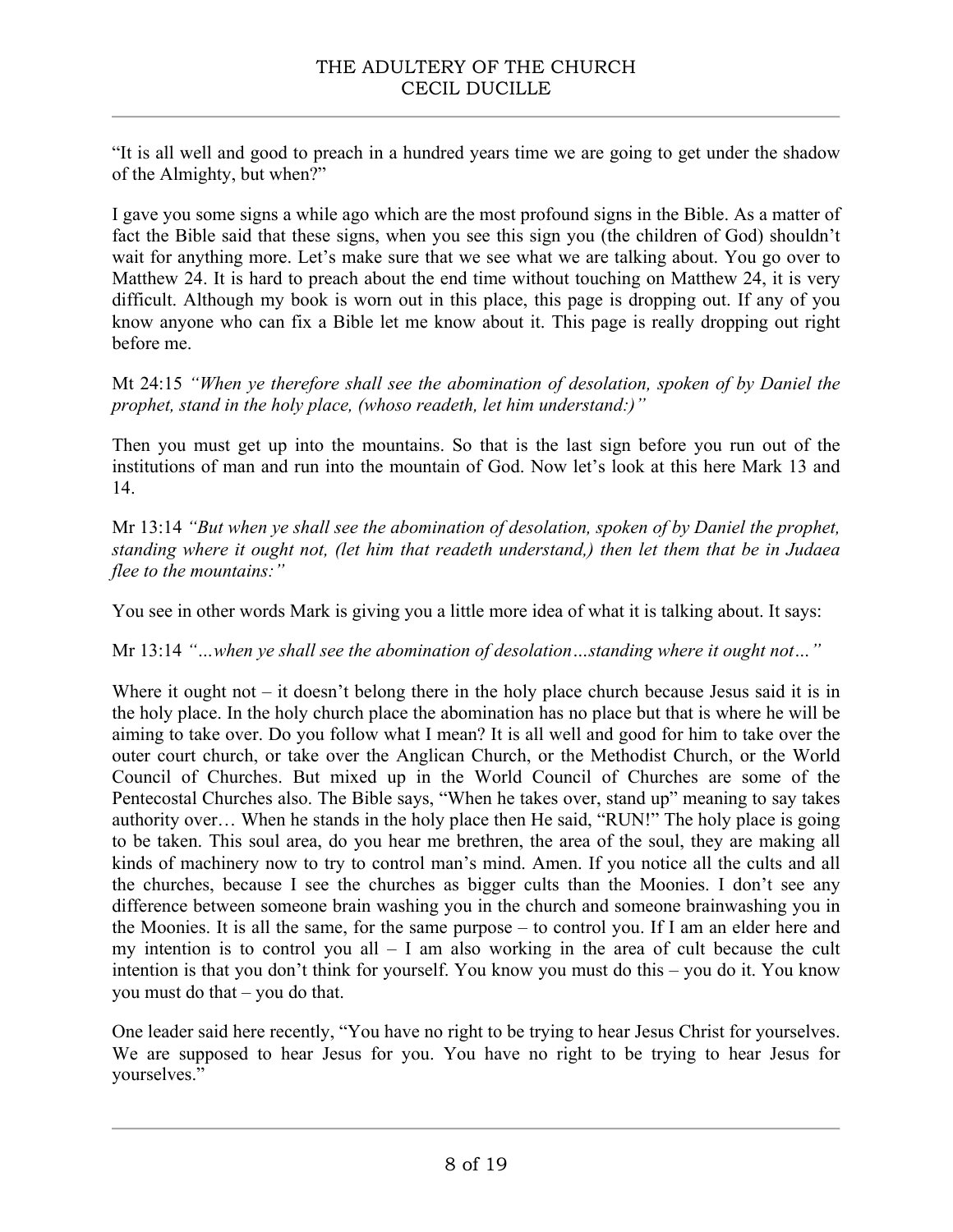This is where cults develop in. If anybody ever call you a cult – tell them you are a free thinker. If they don't believe it they can check you out and you can think circles around them too. The point we are driving at here is the abomination that maketh desolate standing in the holy place is upon us and as soon as you see these things you must know for sure, for sure, for sure that one day your mind is going to go *click* and Jesus is going to take over. Amen.

Let's check with Daniel and see what Daniel really said.

Dan 9:27 *"And he shall confirm the covenant with many for one week: and in the midst of the week he shall cause the sacrifice and the oblation to cease, and for the overspreading of abomination he shall make it desolate, even until the consummation, and that determined shall be poured upon the desolate."*

Yes. So you see the abomination that we are talking about is the abomination of Sodom and Egypt. Do you know where I am quoting from now? Revelation 11 it says "in the streets of the city which is called Sodom and Egypt and the place where Jesus was crucified." Meaning to say brethren they are going to want to crucify you just like they crucified Jesus. Meaning to say brethren that the homosexuality and the sexuality of our time is a sign. It is a sign you see that Egypt means worldliness, it is a sign. I am distressed about the amount of worldliness that I see among the brethren who are walking on in Zion. I just look at the brethren and I see the worldliness, you see. If they change a style tomorrow you are in it. If they change a style the next day you are in it. This means that your mind is not in God. Your mind is still being controlled by Hollywood and some of the styles that they give you are not of God because they are sinful styles, they are made for sinners to attract sinners. When you wear them I wonder who you are attracting? Not Christians! Because if any Christian person look upon you and his heart is in the Lord he would be turned off. I know that some of the men cannot control their wives with the styles and some of the wives don't even try to control the men for the men are in it too. But that is only a little part and if you take a person and dress them up into a beautiful gown that looks very godly it doesn't change their insides. So if we want to deceive one another we could just dress up. If you understand what I am saying, I am going this way and coming back this way to show you that is what I am talking about.

I'm talking about the mind in submission to what is going on around us. Everything, some people's minds get involved in food. We are taken away by it as if food is godliness. Some of us get involved in other things, sports, whatnot. We get taken away by it. It means more to us than God and the things of God. This is what we are talking about. The mind is under bombardment by the world around us, the money around us, everything around us. I know some brethren that have been taken by money, completely taken by money. They are involved in nothing but looking about the things of this life – lost out with God. Hallelujah.

Of course the adultery of the seven women, the adultery of the seven churches that are having one man's name, Jesus' name. So we find that the last sign therefore as to when is a deadline for us to get out before our minds get completely taken is the sign of the World Council of Churches and the Catholic Churches and all of the other churches that are outside coming together. I don't know if you remember that prophesy that came forth in a Presbyterian Conference 1977? It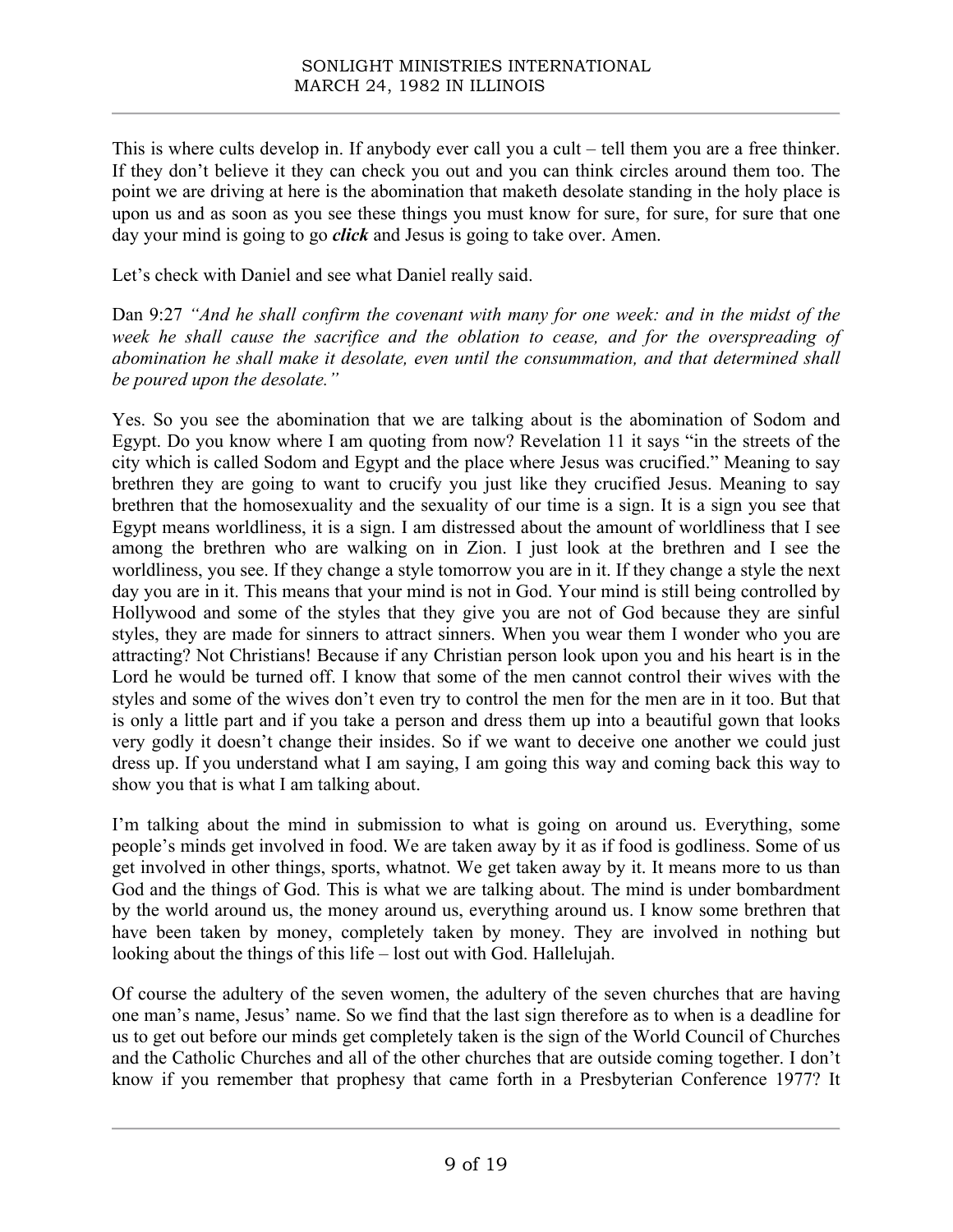## THE ADULTERY OF THE CHURCH CECIL DUCILLE

pinpointed the day, the prophesy pinpointed the day when the Pope would be shot. Yes. I have the prophecy from 1977 in my Bible. It pinpointed the day and this brother was a poor Presbyterian brother who doesn't know anything about prophesying and all of a sudden God zapped him and he just got up and he didn't know what he was saying. He said within 400 and so many weeks – that got to be dead on. I mean if a man in four years can say within so many weeks so and so is going to happen in Rome. He give the place it was going to happen. He said that will be a sign of the antichrist in the city of seven hills. I have the prophecy here, anybody that wants a copy of it can get it. I think brother Jim has some too. If I didn't have this prophecy in my Bible from 1977 – I decided I'm not going to preach it until it happens. Do you see what I mean? I wouldn't have been shocked by it because prophecies come and prophecies go but this is just like Matthew Chapter 24 and verse 15:

Mt 24:15 *"When ye therefore shall see the abomination of desolation, spoken of by Daniel the prophet, stand in the holy place, (whoso readeth, let him understand:)"*

I wonder if words to us don't mean what they should mean? Do you know what desolation means? There is a sin, an abomination that is destroying the world. That is what God said. God said the abomination, this great sin against God, this thing that God hates rebellion is abomination that is destroying the world. Hallelujah. When you can see this abomination that is destroying the world come into the holy place. Hallelujah. Glory to God. He said, "Get out!" and when you get out there is going to be a shadow over you, there is going to be a protection over you. He said, "This shall be a defense." (Is 4:5b) Do you remember we just read it in Isaiah? It said, "For the cloud shall be a defense over Zion." We are not looking for a natural cloud but we are feeling the cloud right now, we are feeling the anointing of God upon us these days we are under the shadow of the Almighty and we will be more under the more the danger increases the more we will be under the shadow.

You know I saw the headline a couple days ago: *THE PERIL, THE PERIL GROWS GREATER*, something like that. The Peril and they were talking about the South American situation. The enemy is putting a circle around us. Amen. The enemy is trying to surround us and when the attack comes it will come from all sides.

A fbrother had a vision, he saw the Statue of Liberty staggering through New York City tearing down the cities right down the coast coming down to Florida staggering and destroying all the cities and falling on its face in the Gulf of Mexico. Amen. Hallelujah.

Are you frightened? Hallelujah. "For the clouds shall be for a defense…" Let's read it again. Let's go back to Isaiah and let's read it again.

Is 4:5 *"And the LORD will create upon every dwelling place of mount Zion, and upon her assemblies, a cloud and smoke by day, and the shining of a flaming fire by night: for upon all the glory shall be a defence."*

Yes. You know Pharaoh let the children of Israel go out of Egypt. He was beaten. His firstborn in his house was killed. Everything in Egypt was under weeping and mourning and therefore he let them go. When they had gone his heart got hardened. Remember they were with him all these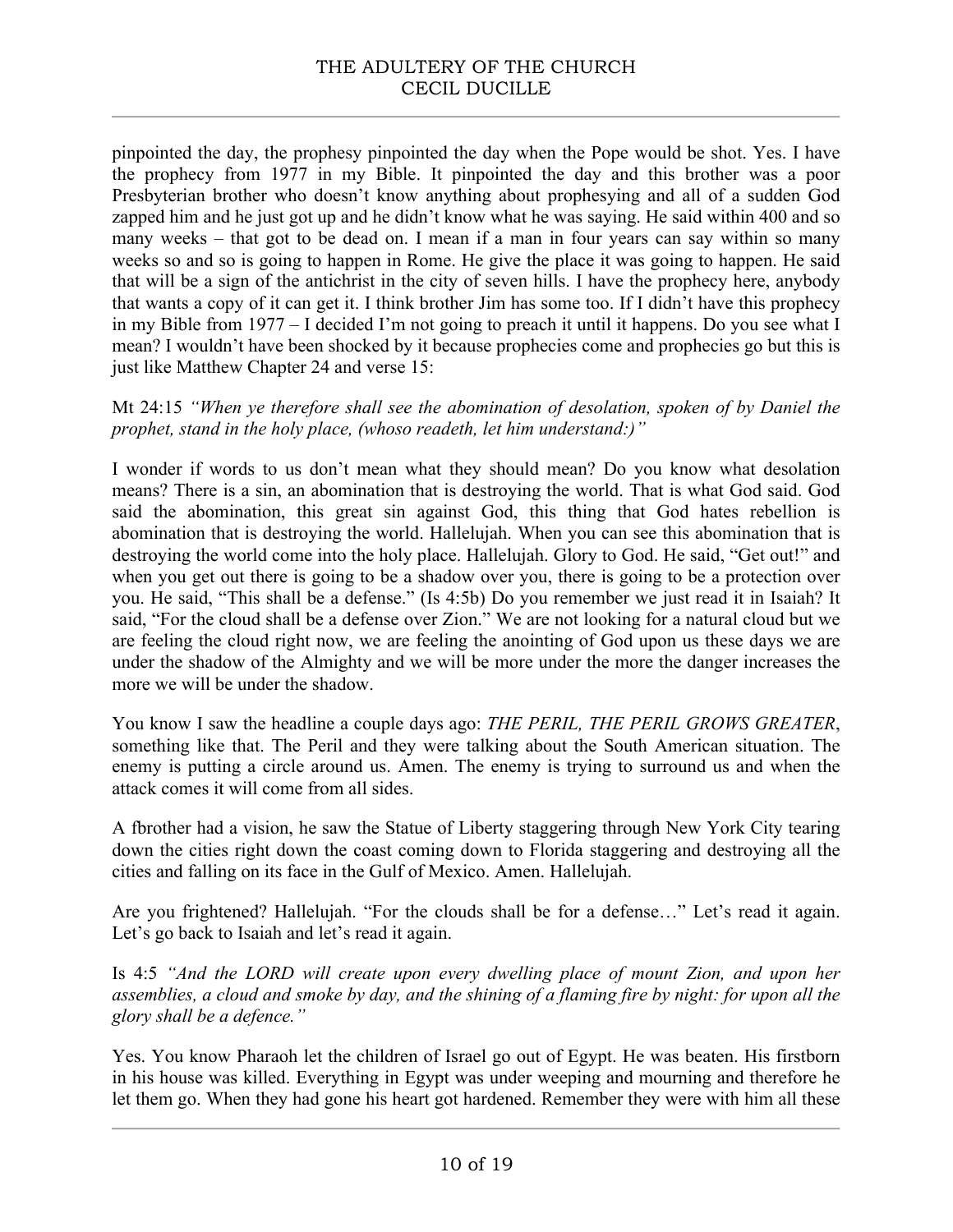years he couldn't kill them. He couldn't touch Moses yet his mind tell him that he could kill them out in the wilderness. Do you know what happened?

Some god of his, some demon god came to him and said, "You see they are the god of the cities, but we are the god of the desert." He said, "We will kill them out in the desert. Let them go out there and get weak and when the sun in upon them and they get weak and stagger in thirst we will get them."

So when he started out with his army and all his enchantments he was sure that he had them all as much as dead because he thought it was flesh against flesh and he thought it was his demons against the God of Moses. You see one of the reasons why Pharaoh went against Moses is because Moses was taught all the arts of sorcery by Jannes and Jambres and when Jannes and Jambres saw Moses in action they knew it wasn't sorcery. At first they thought it was because when he threw down his serpent and his serpent went around they threw down theirs.

"We know that old trick." (you know.)

But when his serpent ate theirs they said, "Ah ha." Can you imagine them stroking their beard. It is big fun. It is like going to the theatre for some great fun there. "Hey, the man has one over us." They learned that one.

They go back… He made flies in the land, they made flies. He made frogs, they made frogs. He made lice, they couldn't do it. Little by little they begin to realize that Moses was not working by their methods. Do you know who realized it first? The sorcerers noticed it first, so they went to Pharaoh in a dissertation.

They said to Pharaoh: "Pharaoh, you see that man Moses, he is going to destroy the whole of Egypt. Let him loose."

The sorcerers of Egypt told him to let them go before Moses brought fire from heaven.

Pharaoh said, "I'll think about it." But somebody was there egging him on, pushing him a little further, "You are going to win. He will soon run out of tricks."

So when they went out into the wilderness and Pharaoh went after them Pharaoh had it well told to him that he was going to win. So when he looked over there and saw them in a *cul de sac* he said, "Ah ha! My god has given me the victory because there is no way for them to run out now." He blocked the entrance off with the sea behind them piled here up on one side and the other mountain on the other side and there was no way out. "There is no way out. They are going to die like flies." Pharaoh looked and the Bible said, "God Who was over their heads like a cloud, a pillar moved and came and stood up before Pharaoh, between Pharaoh and the Israelites."

Now if I were Pharaoh I would run. I would turn my horses and say, "Home, back home." But Pharaoh wasn't that smart. He wasn't that smart, he was so taken by his gods and the lies that they tell him that he think he could fight them that he gave the order to attack. When he gave the order to attack thick darkness came down on him and he couldn't see through the clouds because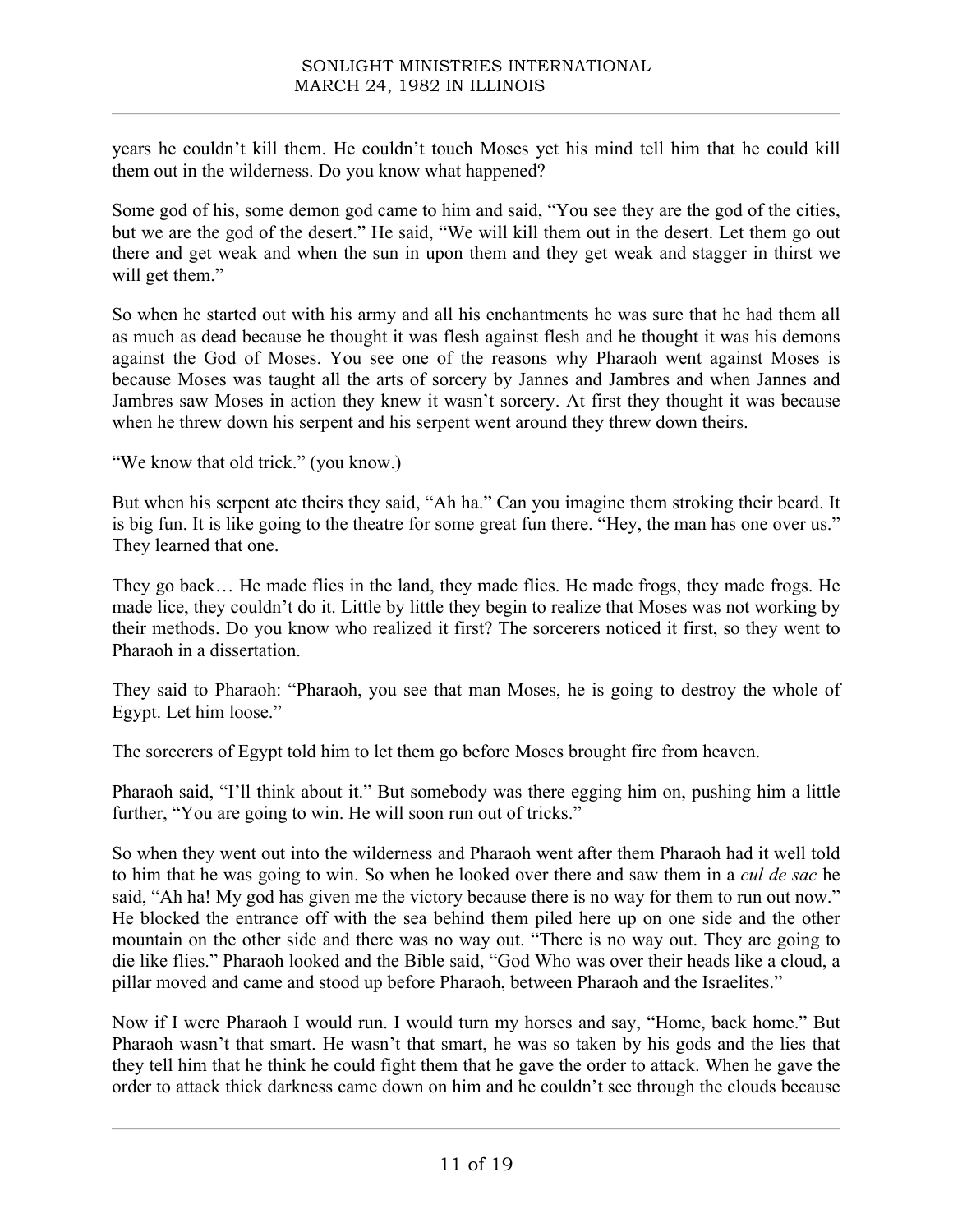they turned into darkness on them. God was dark on Pharaoh's side and the Israelite's side was bright. All night the cloud, the wind was preparing the highway in the sea, they couldn't see it because there was a big thick darkness on his side. I want you to understand brethren what God is doing. He is doing it again. He is doing it again and it is good for you to see it and to understand it. When God lifted the cloud and Pharaoh saw what was happening they were going across the sea. Why didn't he turn back at that time?

"Oh no," his god told him, "if you get in among them, if you get in among them your strategy will be perfect. Their God cannot bring in the sea. Run as hard as you can and get in among them. Moses won't be able to bring back the sea on you."

That is what his god told him. The enemy, the deception was perfect. He was deceived, deceived, deceived down to the last moment. He came down and tried to get in among them. He could see the last little struggling old man at the back. Hallelujah. He couldn't catch up with him. The sea took him and drowned them all and **THIS IS THE STORY OF HISTORY REPEATING ITSELF**.

This is the story that we need to remember. History repeats itself because spirits continue to do the same things they did last year. They want to perfect themselves and they continue to do it and history repeats itself. Do you understand? It is not a fallacy if it does repeat itself. Right? Over and over it repeats itself. This is why history repeats itself because spirits continue to maximize to try to do the best, the greatest. If they didn't succeed this time then they take another generation and they try again. Okay now. Praise be to God. You watch the circumstances of the world. You watch the Russians riding high. **YOU WATCH ALL THAT IS BEING DONE AND IT IS THE SAME STORY OF PHARAOH IN EGYPT AND THE CHILDREN OF ISRAEL**.

Except that the Bible said that the deadly wound (of the Devil) was healed. The church turned around and healed the Devil. Hallelujah. Thank You Jesus.

I want you to let us have an open discussion on the things that we have talked about this morning. Hallelujah.

Question: In Ezekiel 32:7 where it says:

Ez 32:7 *"…I shall put thee out, I will cover the heaven, and make the stars thereof dark; I will cover the sun with a cloud, and the moon shall not give her light."*

Is that the cloud, the cover that you are talking about?

Brother Cecil: The church will be underground is an easier way of putting it. The church is going to have to be for a while underground, hiding.

Question: So in Matthew when it says the "sun will be darkened"?

Brother Cecil: The sun will be darkened, some of those, it is about ten or fifteen times in the Bible you know about the sun dark. It is divided into two sections: one is fulfilled in Jesus Christ when the sun was darkened, the natural sun was darkened because the Spiritual Son was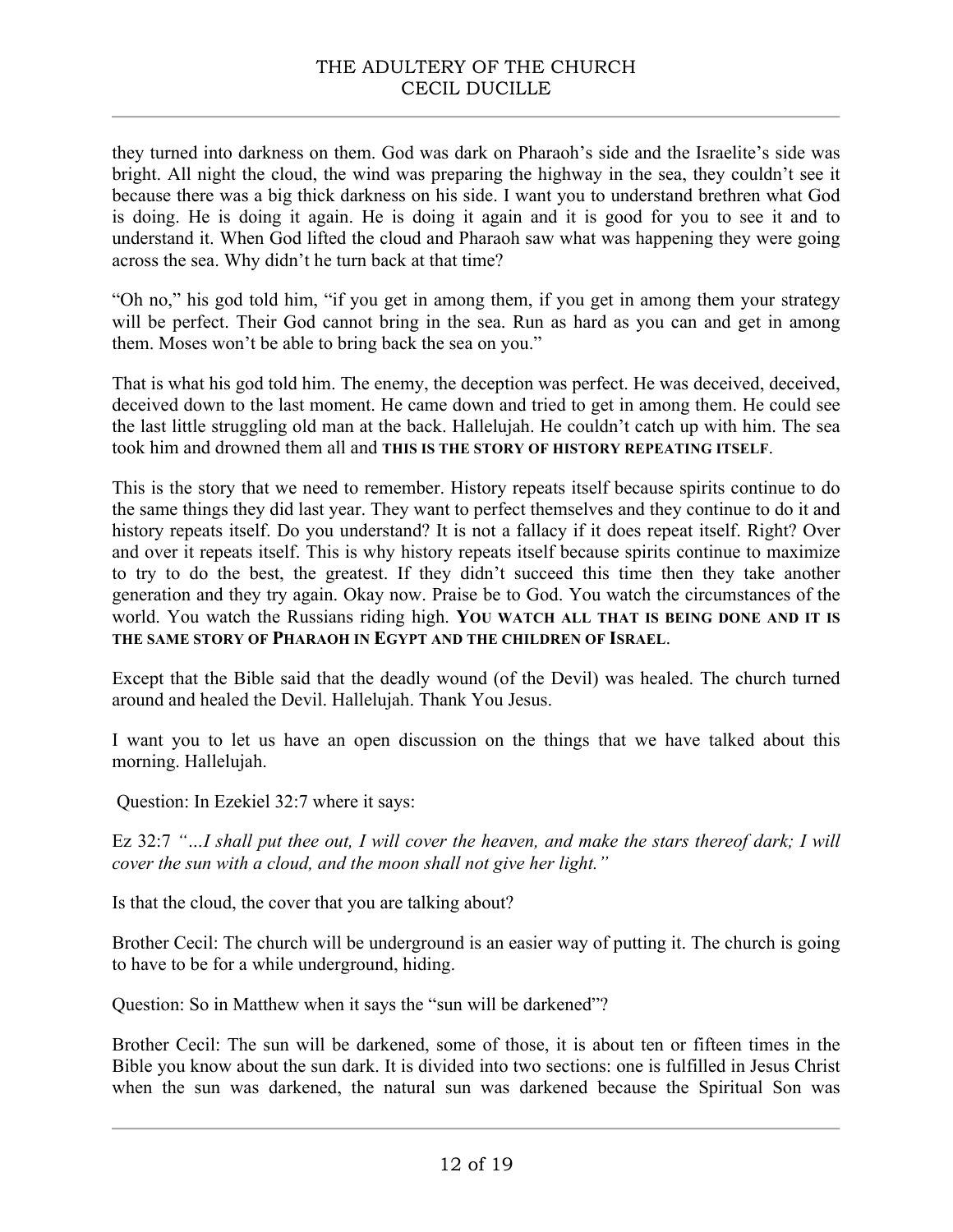darkened; then in our time there is going to be another darkness and the darkness will come down on the church and the sons of God will be slain in order to bring forth/overcome death. The last enemy to be overcome is death. In the sudden change in the world over will only come by the death and resurrection of the sons of God in front of everybody and they will walk around and talk with people and bring down the kingdoms of the world. So this is the time, the three and a half days when the sun was darkened. Amen.

Yes.

Question: When you began in Chapter 4 of Isaiah 4 you mentioned spiritual adultery. Would you explain that more please? Did I understand you to say it is a mixture…?

Brother Cecil: All kinds of mixture, it is every form of mixture that you can think of. Let's get back to the pure church. The pure church came out as with Jesus as Lord. Now today the church has many, many, many lords. Many, many, many leaders who claim and who are feeding their own soulish natures into those of the church. They feed false doctrine, it mixes satanic doctrine, it mixes man's doctrine. It is so horrible, you know, it is mixed with the scientists. Some of our doctrines are mixed with Psychology. Some are mixed with all kinds of doctrines: false teachings about God; teachings about the devil; satanic doctrines; doctrines; doctrines of men. So that is the adultery. It is a terrible mixture that defies even description.

Does that give a good answer or do you need some more.

Question: I believe I understood then what you were saying, but the religious spirits, trying to relate it to the temple of God.

Brother Cecil: Not just religious spirits, but we have familiar spirits, our families. Things coming from our families, we are mixed.

"Way down yonder I am an Irish man so I am supposed to be irritable."

All over the world, every nation has pride in the fact that they are so and so and so and so. I remember some of the pride that we used to have was not good at all.

We felt just like the Irish man that "You are a Frenchman you are supposed to fight and nobody must beat you and you come from Africa and you are supposed to overcome everything in the world."

So these things were bred into us and it is a mixture. When you come to Jesus Christ Jesus has to deal with all of the mixture. Most of us don't allow it, although we are good Christians we still remain Irishman and **that** pride still remains there. As I was talking about people are nowadays sending away and getting their crest, the crest of your family. That crest represents all of the demon powers, all that the devil did to your generation of people from way back down there. Praise be to God.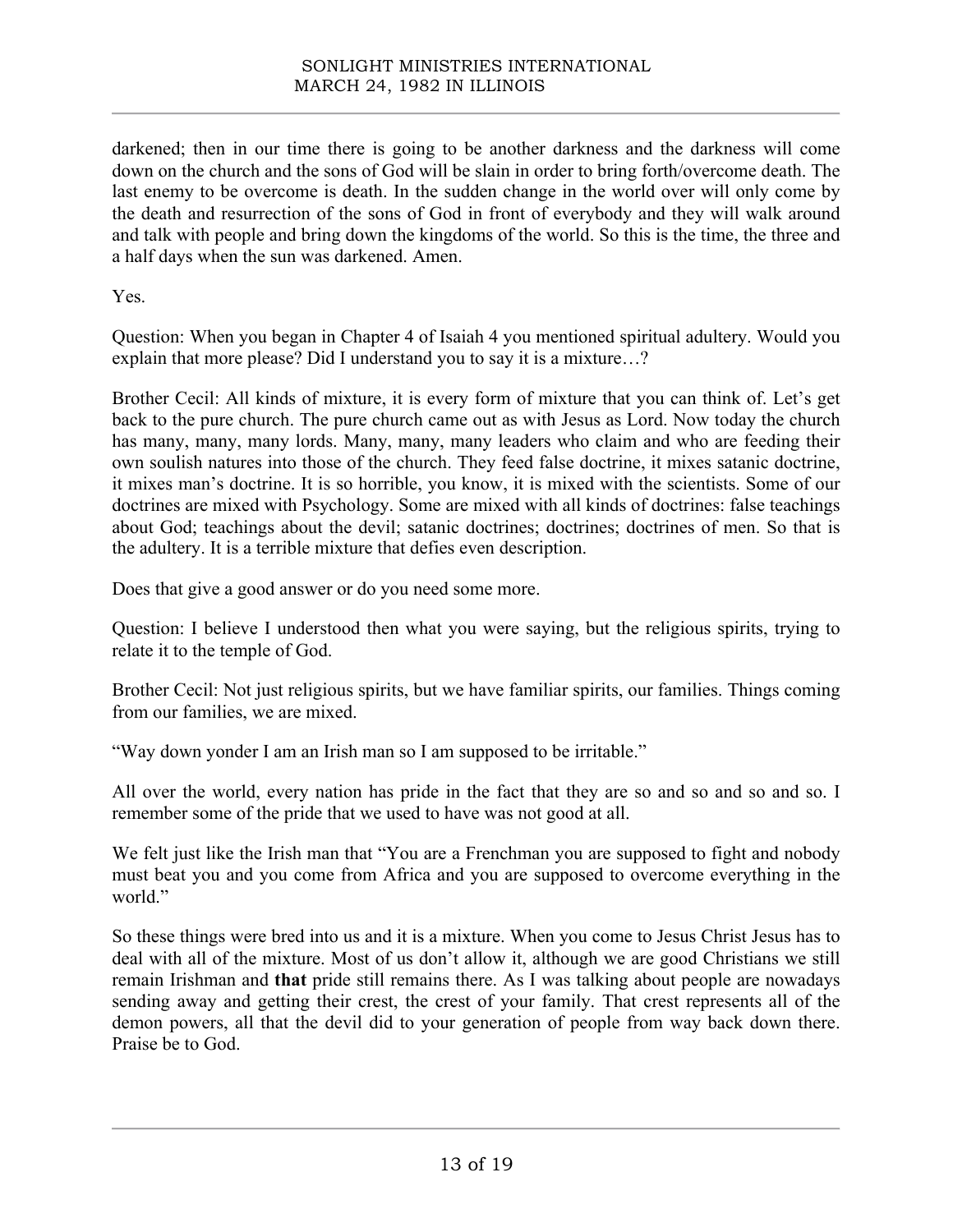Question: I thought we could liken spiritual adultery to natural adultery, if a man and wife are one. If one mixes with somebody else it is called adultery. If we are one with God/Jesus and we try to go and mix with some other doctrine that is away from God we commit spiritual adultery.

Brother Cecil: Well for instance, to strengthen what you are saying, you have Catholic Charismatics. It is impossible! You have Lutheran Charismatics. It is impossible! You have...you know it is mixing two things that can't be mixed. You can't mix denominationalism with the body of Christ. You cannot the body of Christ and be a denomination at the same time. A denomination is under human headship and human laws and it is humanism. The body of Christ means that Christ is my Head. So Christ can't be your head and another person be your head. Like what the Anglican's said when they were joining with the Catholics is that "We accept the Pope as **the** head of the church in the world." Praise God. Amen.

Yes.

Question: What are the lying wonders right now that are the false church systems? Moses was doing the wonders and the magicians were doing the same…how does the church do that?

Brother Cecil: Well you see a little spattering of it in the past ages, in the past times the Catholic Church used to have a lot of what we call *real lying wonders* like the Fatima situation and they had a statue there that just started bleeding. A man confessed that it was he who planted the chemical in the stone behind the statue and it came out through the face of the statue like blood. That is what you call a trick, but there are some that are no tricks like the Fatima business, the shroud (of Turin) and that sort of thing. These are no tricks, they are really satanic. That is what they are. They are going more and more into the satanic powers because you have a priest around that will just touch people and they will fall to the ground. He is doing everything.

I have a friend who was a priest, he was not just an ordinary priest but he had gone up to be even appointed as a Cardinal at one time and he immediately he was struck with blindness and God began to deal with him. So eventually he was turned out. They tried to kill him and he had to flee for his life. God transported him, translated him out of the prison and he found himself in a different place. Even now he doesn't even want you to even mention his name or to tell where he is because they are still after him. For a number of years now they are after him and he has to keep **in Christ** because Christ will just tell him "that man over there is after you" and he will be able to get away from him. So they have a man following him at all times.

Okay, I am saying that to say that he said that they learned that one of the subjects that you learn when you are going into the high orders in the Catholic Church which an ordinary Catholic knows nothing about is necromancy. It is a subject just like you go to school and you learn Psychology. He said he learned necromancy and there were times when they couldn't get certain things done. You wanted something done and they couldn't get it done, they prayed and they used all the things they know to do and it couldn't be done. He said they would get themselves into a little place and there were certain oils there and they would anoint themselves with these oils and they would make incantation and he said the devil himself would come and stand before you and they would order him to go and do so and so. He said it was just done just like that,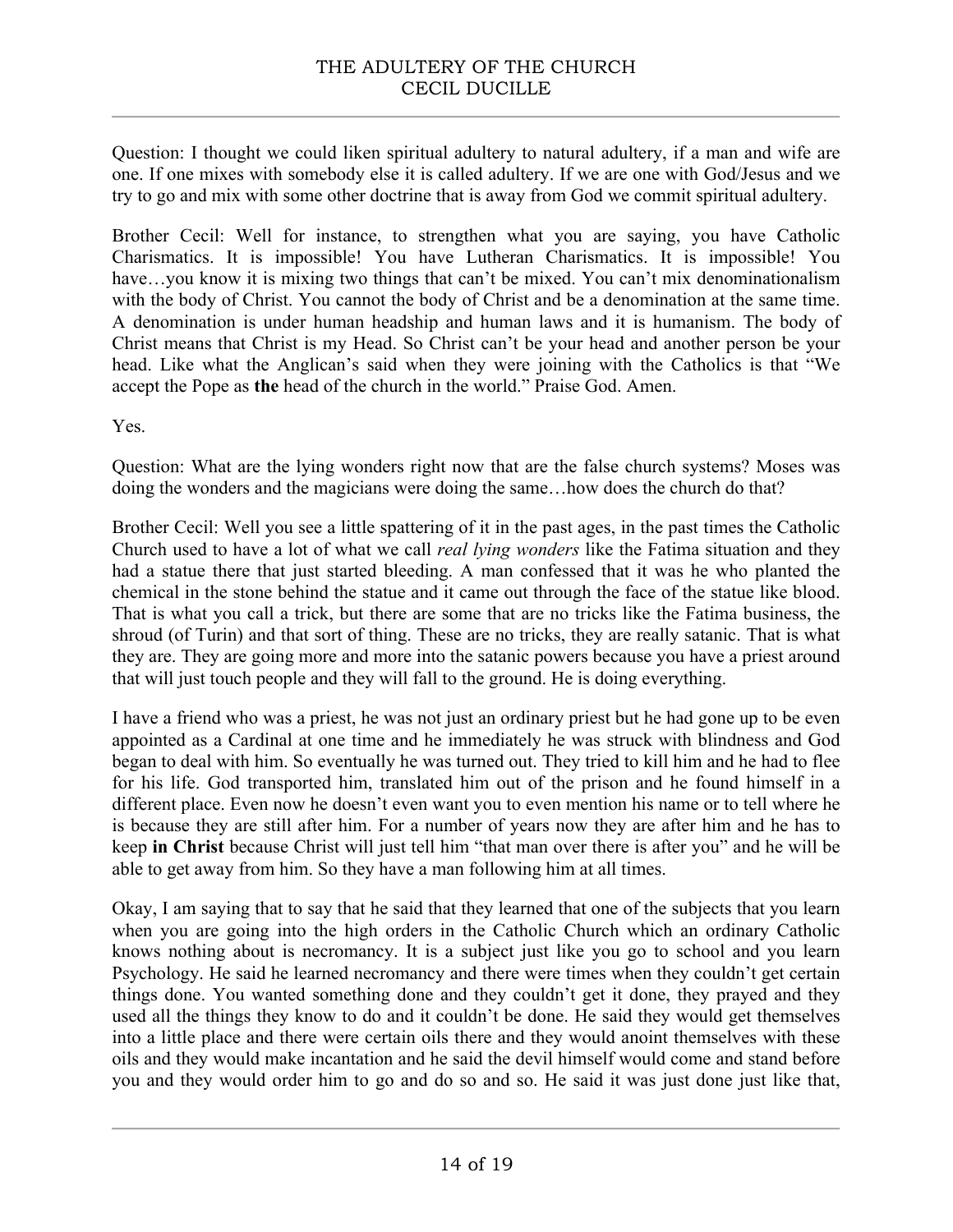immediately. They have all kinds of doctrines for that from the Bible too because the Bible said that God sent an evil spirit down to deceive Ahab and scripture said that an evil spirit from God went and made Saul mad. So they feel that they have all this power, you see what I am talking about? So it is going to that. There are many priests around us now that are doing wonders and miracles that are still in the Catholic system.

Yes.

Question: When you came from Rockford you said about all the big ministries have fallen.

You said, "God, Why did You send them if You know they were going to fall." You said, "Am I going to fall too?"

God said, "You can make it."

I thought about that so much how what you and I can do depends on our obedience. I just wondered if we are making it…..? Did…vision seeing that? Do we know when we are making it?.....

Brother Cecil: You don't know. You don't know. It is just that keeps you on your toes. If you knew you were making it you would get relaxed. You are making it. You are making it, doing pretty well too I think.

Question: In Proverbs when it talks about…that is not talking about what you see with your eyes….Isn't that ….what you see of God?

Brother Cecil: Yes. Definitely. You have a vision of where you are going.

Question: In my notes you said that Jesus was coming to His temple and it takes two thousand years to do it. You said before that it took the priest one year to enter the holy of holies. I didn't quite get the connection?

Brother Cecil: Yes, well it took the priest one year: he kept going back and forth, back and forth for a year before he could go in one time a year. Entering in is Jesus Christ coming in His fullness within us.

Question: How does the one year and the two thousand years connect?

Brother Cecil: Okay, the one year is a time. The two thousand years is a time period of God. God divided the time into three two thousand years to bring us to perfection and then perfection will be the seventh thousand years. Three two thousand: two, two, two, then one to bring us to perfection.

Yes.

Question: Is it two thousand years from Adam to Noah? Then from Noah to Christ?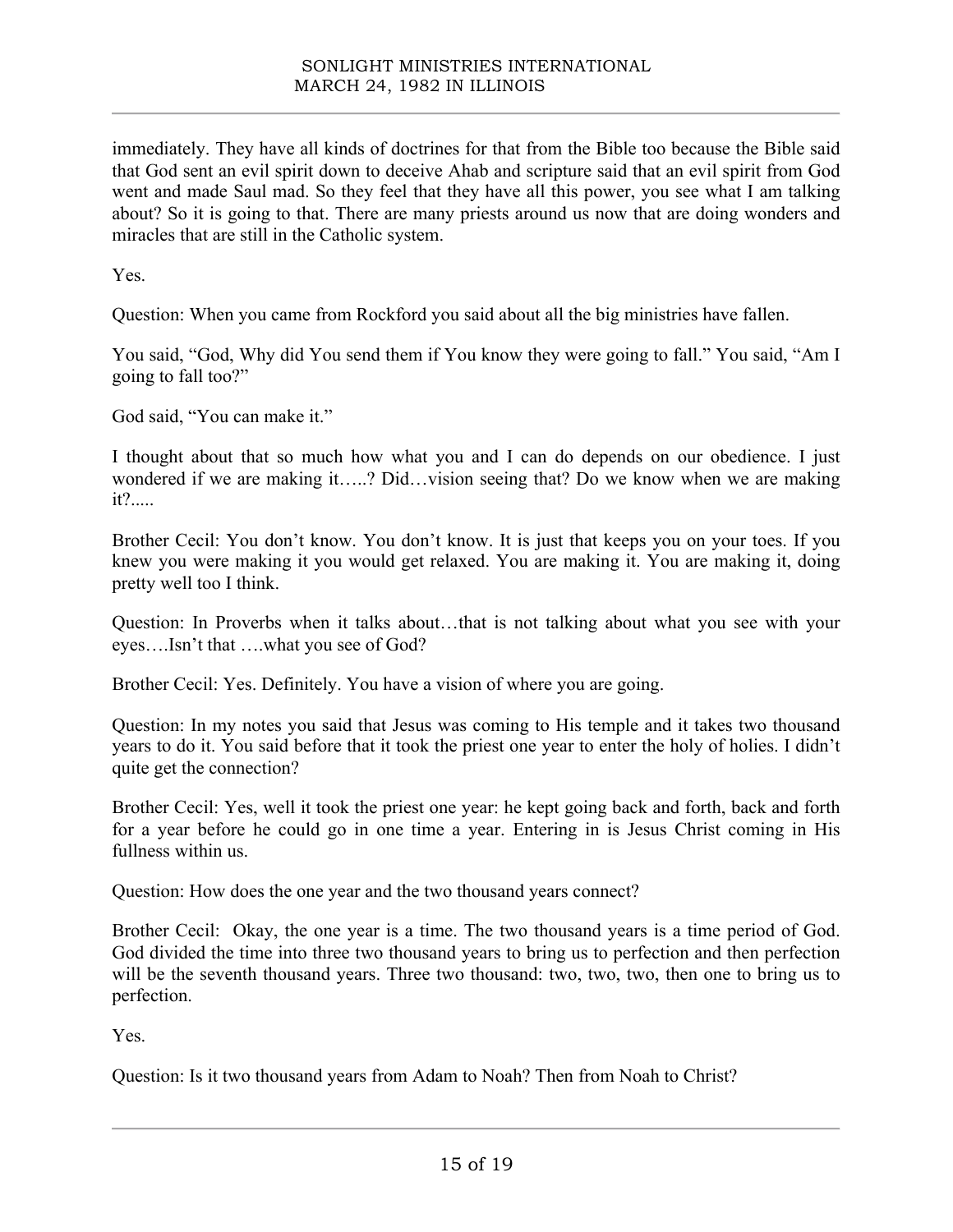Brother Cecil: Then from Christ to us?

Question: What it seems is that people get their eyes on the natural Israel. Some of the brethren seem to think that they have an inside corner, kind of like Peter and Paul, like they had with the Jews…then you go back to Romans where Paul says He cut them off and grafted you in…. I don't really believe that they have an inside corner. Aren't we all if we are of Christ we are of the seed of Abraham? …. Israel has now become spiritual Israel….

Brother Cecil: By faith. Let's explain it here. The whole Israel business now is on a spiritual basis, but you have some spiritual natural Jews, that is the Jews who are calling themselves Zionist Jews who believe that their Messiah will come. Now Jesus said, "He that believeth in God, believe also in Me, for in my Father's house there are many mansions." So there are some Jews there. You are talking about Jews now, not only those that are born Jews, but those that are born Jews and that believe in their Messiah, that God gave their Messiah to their nation and are waiting for their Messiah. **GOD CANNOT LET THEM DOWN**. So some of the Gentiles are going to come in under that, some of us who don't believe too much what we are doing they might well come in under that Jewish thing because God has a provision and a preparation for them that when the Israel of God comes forth in her power they will see their Messiah.

I saw that brother and that pride, that high pride in these Jews who call themselves "completed Jews" who will feel over you (the Christians) that you are a Gentile and they are a Jew and they have Christ now so they have something over you. It is a false pride. It is a stupid pride that will prevent them being in the real Zion of God, the firstfruits company.

There is a gathering that will come in great tribulation and adversity and the Jews must recognize Jesus Christ as Lord. During the 1973 war the Jews made an order that it should not be published: Jesus Christ appeared to a Jewish Army and saved the whole army. The Jews said they could not publish it and they squashed the whole thing.

Question: ….scripture of Jews reconciling and the Gentiles in God….?

Brother Cecil: In Isaiah 49 it speaks of the Gentiles carrying them on their shoulders and so on. You see the Bible says that out of twain He made one new man, out of both Jew and Gentile He made one new man. So this is what we are looking forward to.

Question: How does God gather together the people when there is so much division going on?...How is God going to work around all this miscommunication…?

Brother Cecil: It is a marvelous question. Fire brother. Fire. Fire is the one answer. Fire is going to make men stop thinking all the foolishness that they are thinking.

You know I saw a publication a couple of days ago which said that "if you don't believe that God made Satan you are one of the deceived ones." "If you don't believe in that Satan doctrine that is going around you are a deceiver." It would seem that the attack against us who don't believe that is to drive us away more from them, although we were feeling that we should go and fellowship with them and try to get them to see the truth. As you say it seems that the thing is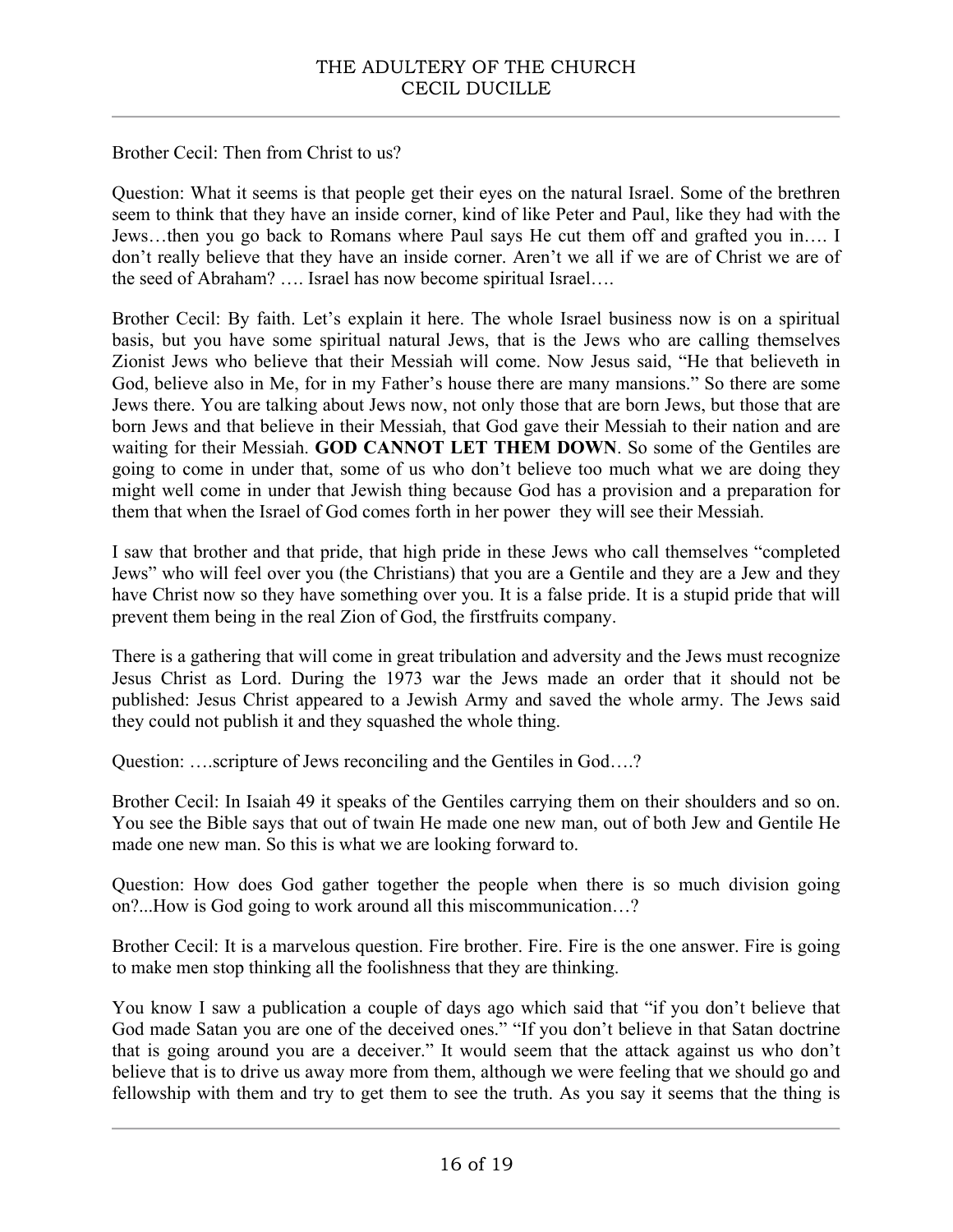slipping off more and I think that is very good because if we came together it is possible that we would get some of the counterfeit thing that is out there. The point what Jesus is doing, He is allowing all these little different things to continue and when He pours out the fire it is going to melt everybody into one. Amen.

Question: Cecil I asked the Lord that same question. I asked, "With all that is in the world how are You going to get Your people to be one?" He showed me a vision of about seven candles burning and all of a sudden the fire got so hot that all of the wax melted on those candles and they just became one.

Brother Cecil: They couldn't find which one was which one. Oh yes.

Question: I was in a meeting and there was a lot of emotionalism and just a lot of prophesy. People were prophesying just to be prophesying and it was just a lot of emotionalism is all I can say and there was a spirit going through. The Holy Spirit said to me, "Don't take this oil." It was just as clear as could be because the Devil is going in the midst of even our gatherings. He is trying to get into our gatherings to try to distribute that counterfeit oil. We need to hide in God and to hear God.

Question: ….peace…joy…reconciliation…things that seem to be Christ. Is that a simplified way to discern and judge what is God's and what is not?

Brother Cecil: Yes it is a simplified way but it is not always right. I have seen God dealing with certain conditions in the church and it looks like confusion because everybody was screaming and it wasn't emotionalism you see, He was really touching people. Do you see what I mean? But anytime the people have this other form and every time they get together they carry on like this. Or if I preach you to that whenever I say the word everybody that has demons must vomit and some must scream and so on, then that is I am teaching a wrong spirit here.

I remember the first day that I ever went into a church and I just gave off from down here, I couldn't stop it. The people fell on the ground. The whole church fell down, some were bawling and some were screaming and I began to think to myself, "Probably this is the way they usually behave," because I had never seen anything like that before and I didn't know what it was and I had no idea that I was creating it so I sat down quietly. The thing went on and on and on and on for two hours. When I finally saw people start getting up groggy and this old man got up and I said, "Let me talk to him and see if I can find out what it is."

So I asked him, "Brother, praise the Lord. What happened to you?"

He said, "I've been in this church for thirty years and I've never seen anything like this."

Then I found out it was a Holy Quietness Church, that their order was quietness. Now if your order is quietness that is disorder. If your order is noise that is disorder. You must have no order that either is disorder. You know some churches you go in the order is quietness and you go in and they are all speak softly and look like this and walk like this – all that is mockery of God. So that was what I didn't know, this was the first church I went into.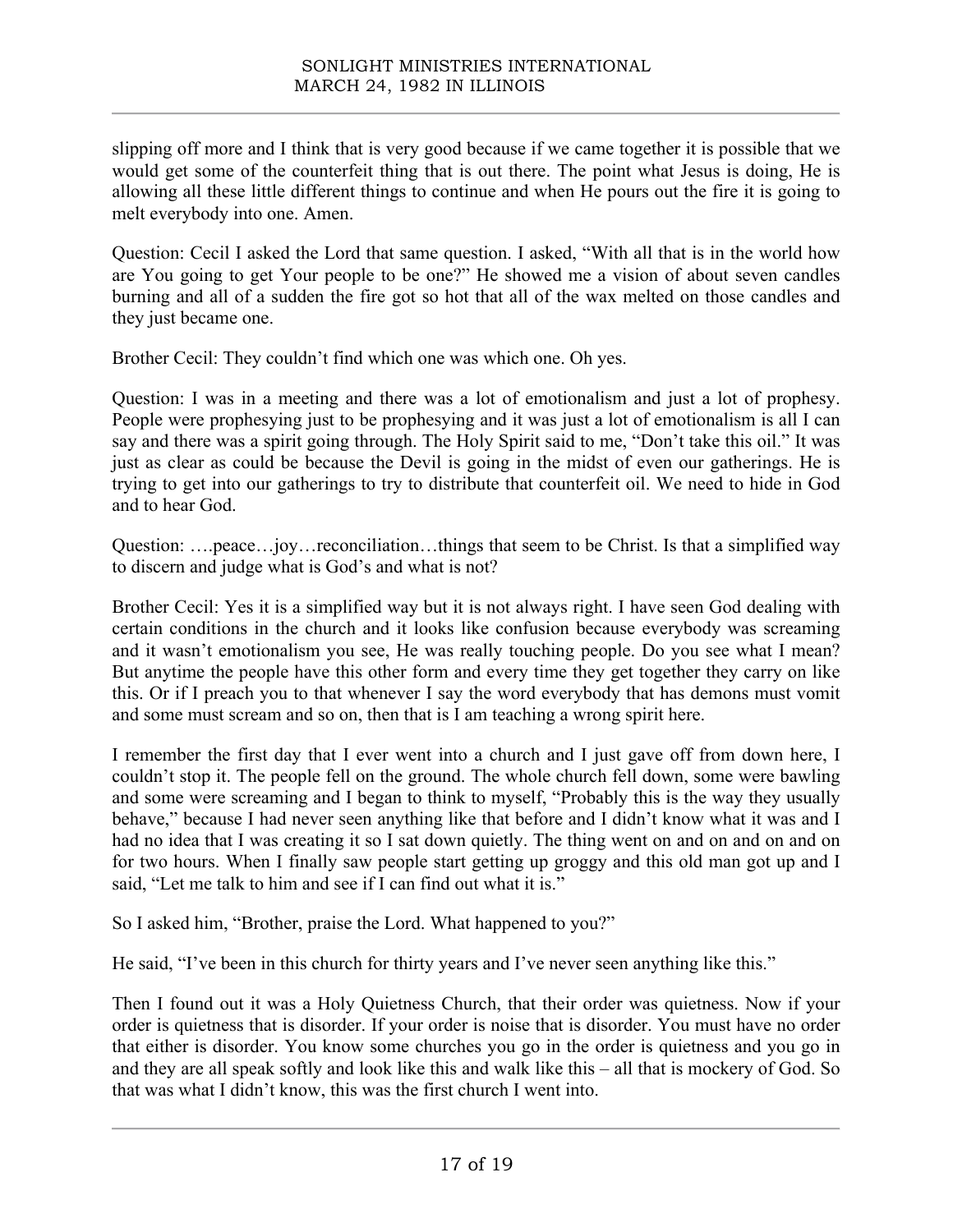## THE ADULTERY OF THE CHURCH CECIL DUCILLE

The man said he had been there thirty years as a Deacon. He said this had never happened before. He said he sat in his seat and he felt like a weight was resting on the back of his neck and he touched it and he knew nothing was there but he couldn't understand it, he was being pushed forward. Then he said he started resisting and he resisted until he could resist no more and I saw him hit the floor on his face. He said when he hit the floor it was like his heart just burst and he started to weep uncontrollably convulsive weeping. I saw all of this and wondered what was going on.

He said when that happened all his sins became right before him, the things that he did wrong and he just started to repent of it and to be sorry for it and it was two hours down there before he could get up, before the power that was holding him down released him so that he could get up and he was like a drunken man. While I held his hand he was just… and the whole congregation was like that.

The sinners who were in the congregation got up, "Praise God. I'm saved."

Nobody told them to give any testimony. That is how the Spirit dealt that day. So I knew then that what would have seemed to be disorder if somebody had come through that door and looked in there, because the minister was upset when he came, he wasn't there. When he heard what happened he was upset. Do you see what I mean?

So your question then is answered thus. You cannot use…the answer is you can use the Spirit. If you walked in there the Spirit of God would tell you "this is God." But I have been in many meeting that that is the order of the meeting and it is total disorder. So Pentecostalism is disorder. Pentecostalism is disorder and ungodliness because if a Pentecostal were to come in here and just start to stomp and get everybody going, "Come on everybody, let's go!" That is man. That is the same kind of humanism that we have been trying to escape. If you have a law against that you are wrong again. The happy medium is just to leave the Spirit to do what He wants to do. If you come in here and feel to jump everybody just praise the Lord with you because that is what the Spirit is doing to you and it is going to bless.

Question: What if you feel to praise the Lord or to jump and the other people judge?

Brother Cecil: That is all right because the other people are going to feel the same spirit that you feel and they are going to judge. But if they feel nothing and nothing happens then something is wrong and all of a sudden you are going to realize it is not the Lord.

All of -ism's are against God.

Question: ….growing together and moving on…?

Brother Cecil: Okay, this is where I am. I am hoping we will move before it comes to that and God is also hoping it too. Those of us who move in God will be at peace and love with the brethren and move with the people of God before the destruction drives us into that sort of situation, then we will get the fruits of it. We won't have the tribulation that the other are having when they are running like a fool with his head cut off. People in the congregation have that